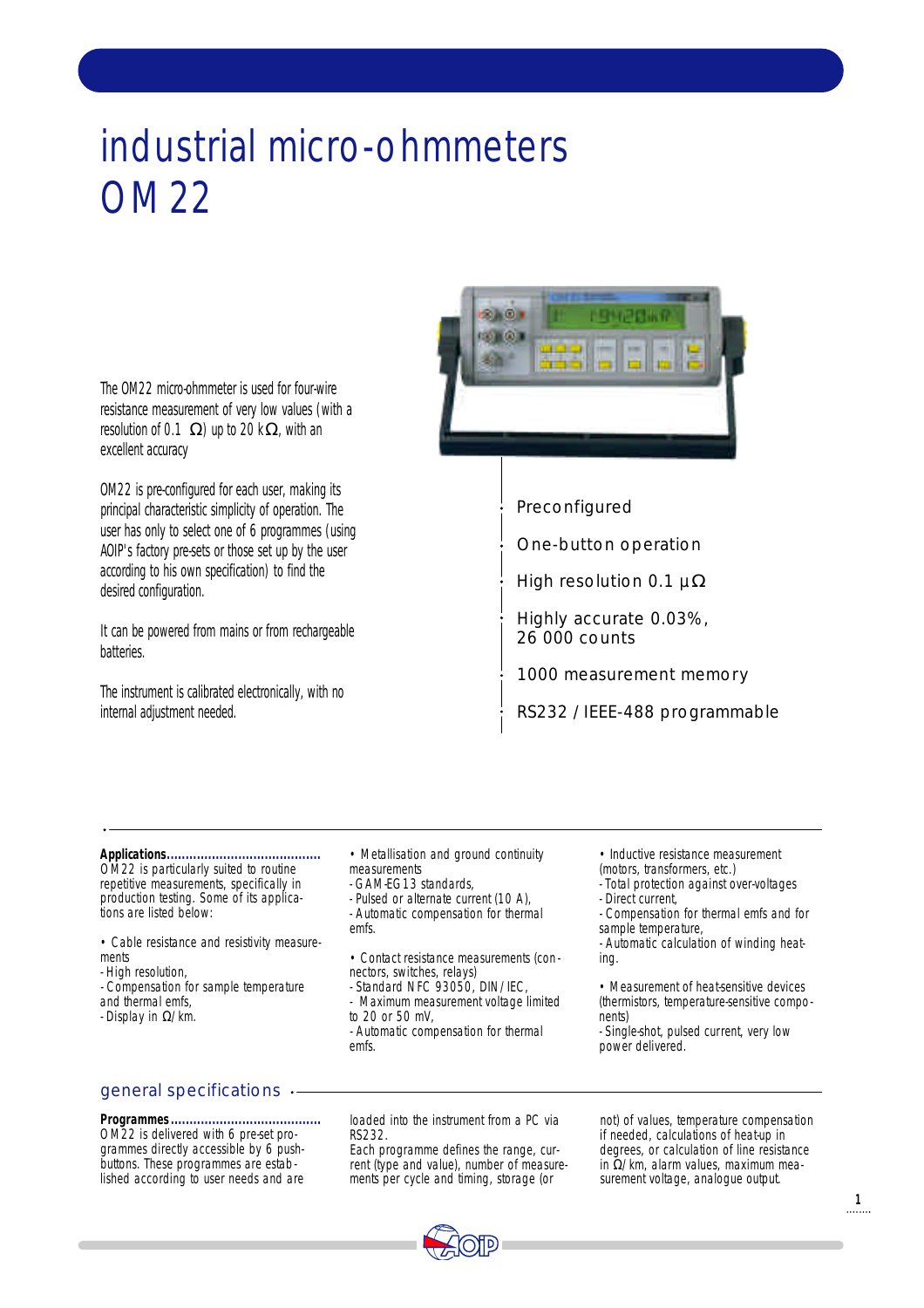The OM22 can be delivered programmed by AOIP to the user's specification. These programmes can also be loaded or modified by the user with a PC, and this task is facilitated by the programming software developed by AOIP.

### **Display ...............................................**

26 000 counts, 16-segment illuminated LCD, 11.5 mm high, alphanumeric characters for messages, measurement indication includes value and unit of measurement.

Incorrect connections or measurements going beyond range are indicated by an error message.

## functions

All the functions and characteristics to be measured are set up by programme. For

each application, the most appropriate parameters of measurement can be defined

**Four-wire measurement**

**Protection ...........................................**

resistance,

**Measurement time...............................** < 1 second in continuous mode, < 2 seconds in pulsed mode,

< 3 seconds in alternating pulsed mode.

• Electronic protection against break-off currents when measuring an inductive

• Possibility of limiting the voltage across the resistor terminals to 20 or 50 mV.

| Range                                                  | Resolution                                           | <b>Measurement</b><br>current                      | Voltage drops                               | Accuracy (1)                                                |
|--------------------------------------------------------|------------------------------------------------------|----------------------------------------------------|---------------------------------------------|-------------------------------------------------------------|
| 2 <sub>m</sub>                                         | $0.1 \mu$                                            | 10 <sub>A</sub>                                    | 20 mV                                       | $0.05% + 0.3 \mu$                                           |
| 20 <sub>m</sub><br>20 <sub>m</sub>                     | 1<br>$\mu$<br>1<br>$\mu$                             | 10A<br>$\mathbf{1}$<br>$\mathsf{A}$                | 200 mV<br>20 mV                             | $0.05\% + 2 \mu$<br>$0.05% + 3 \mu$                         |
| $200 \text{ m}$<br>$200 \text{ m}$<br>200 <sub>m</sub> | $10 \mu$<br>10<br>$\mu$<br>10 μ                      | 10A<br>$\mathbf{1}$<br>$\mathsf{A}$<br>100 mA      | 2 <sup>0</sup><br>200 mV<br>20 mV           | $0.05% + 10 \,\mu$<br>$0.05% + 20 \mu$<br>$0.03% + 30 \mu$  |
| 2<br>$\overline{2}$<br>$\overline{2}$                  | 100<br>$\mu$<br>100<br>$\mathsf{u}$<br>$100 \mu$     | $1 \text{ A}$<br>100 mA<br>$10 \text{ mA}$         | 2 <sup>V</sup><br>200 mV<br>$20 \text{ mV}$ | $0.05% + 100 \mu$<br>$0.03% + 200 \mu$<br>$0.03% + 300 \mu$ |
| 20<br>20<br>20                                         | 1 <sub>m</sub><br>1 <sub>m</sub><br>1 <sub>m</sub>   | 100 mA<br>10 <sub>m</sub><br>1 <sub>mA</sub>       | 2 <sup>0</sup><br>200 mV<br>$20 \text{ mV}$ | $0.03% + 1m$<br>$0.03% + 2m$<br>$0.03% + 3m$                |
| 200<br>200<br>200                                      | $10 \text{ m}$<br>10 <sub>m</sub><br>10 <sub>m</sub> | $10 \text{ mA}$<br>1 <sub>m</sub> A<br>$100 \mu A$ | 2 <sup>0</sup><br>200 mV<br>$20 \text{ mV}$ | $0.03% + 10 \text{ m}$<br>$0.03% + 20$ m<br>$0.03% + 30$ m  |
| 2k                                                     | $100$ m<br>$100$ m                                   | 1 <sub>mA</sub><br>$100 \mu A$                     | 2V<br>200 mV                                | $0.03% + 100$ m<br>$0.03% + 200$ m                          |
| 20 k                                                   | 1                                                    | $100 \mu A$                                        | 2 V                                         | $0.03% +$<br>$\mathbf{1}$                                   |
|                                                        |                                                      |                                                    |                                             |                                                             |

(1) The accuracy is given as  $\pm$  (% of the reading + counts) over 90 days at 23  $\pm$  1°C.

**Temperature coefficient ........................** < 10% of the accuracy per degree Celsius.

**Range .................................................** The instrument measures very low value resistances using a four-wire terminal method.

It has eight measurement ranges. For the same current, the range can be changed manually or automatically.

The user has a choice of three current values for each measurement range (except for extreme ranges).

### **Measurement current...........................**

• Amplitude selection (from 100 µA to  $10 \text{ A}$ 

- Waveform selection
	- continuous,

- alternate pulses,

- positive pulses,

• With each type of current, measurements can be single-shot or repetitive (possibility to select the repetition rate), • Current may also be supplied from an external source.

**Manual or automatic range change .......** Manual or automatic measurement triggering, with measurement rate programmable from one measurement per second to one per hour.

**Automatic compensation for thermal electromotive forces (emfs).**

**Automatic temperature compensation ...** Automatic temperature compensation of the element measured for temperatures



between 0°C and 100°C. The instrument calculates the resistance value at 20°C. Element temperature is:

• either programmed.

• or is measured by a platinum resistance probe (Pt100).

Metal type, or its temperature coefficient, is indicated on the OM22.

**Relative measurements........................**

The instrument can display:  $\bullet$  either  $L = M-R$ .

 $\bullet$  or L = (M-R)/R (i.e. direct readout in %)  $(L = reading display, M = value meas$ ured,  $R =$  stored reference value).

**Memory..............................................** Up to 1 000 measurements can be stored, along with their mean, minimum or maximum, and can be read back on the read-

Bench unit with optional rack mounting kit. Dimensions: 225 x 88 x 310 mm.

Nominal operating range: 0 to 50°C, 20

Operating range limits: -10 to 55°C, 10

**Environment........................................**

to 75% relative humidity.

to 80% relative humidity.

**Presentation........................................**

**Power supply ......................................**  $\bullet$  110/220 VAC  $\pm$  10%, 50/60 Hz, ● optional battery with built-in charger.

Weight: 2 to 3 kg depending on options.

and then programmed, so that they are available for subsequent instant recall.